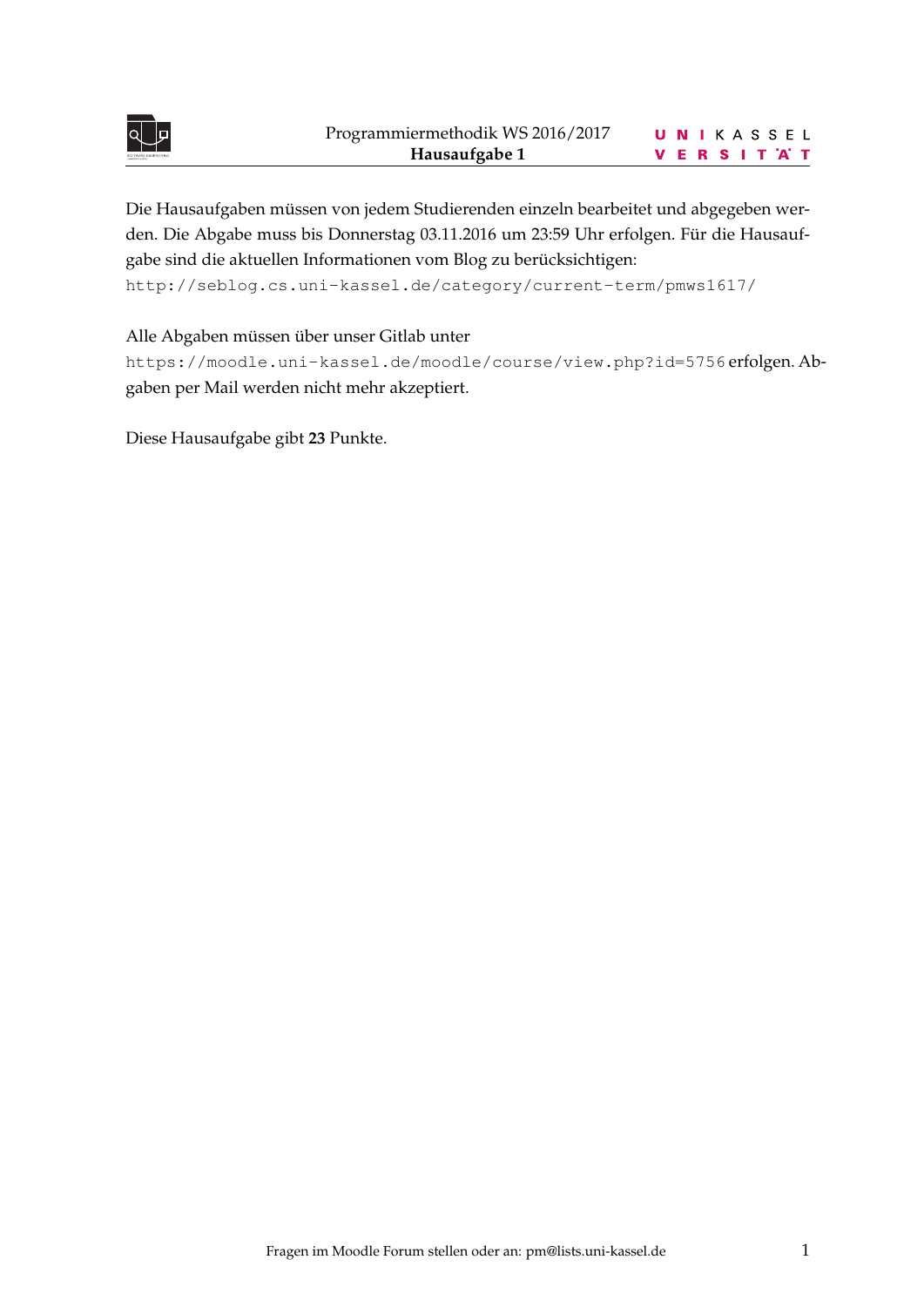

# **Aufgabe 1 - Abstrakt vs. Konkret (13P)**

<span id="page-1-0"></span>

Abbildung 1: Wimmelbild

- 1. Erstellen Sie eine Tabelle mit den Spalten "Abstrakt" und "Konkret". Finden Sie mindestens 5 Beispielpaare aus Abbildung [1](#page-1-0) und tragen Sie diese in die Tabelle ein.
- 2. Auf Basis der ersten Teilaufgabe, erstellen Sie Definitionen für "Abstrakt", "Konkret" und "Beispiel".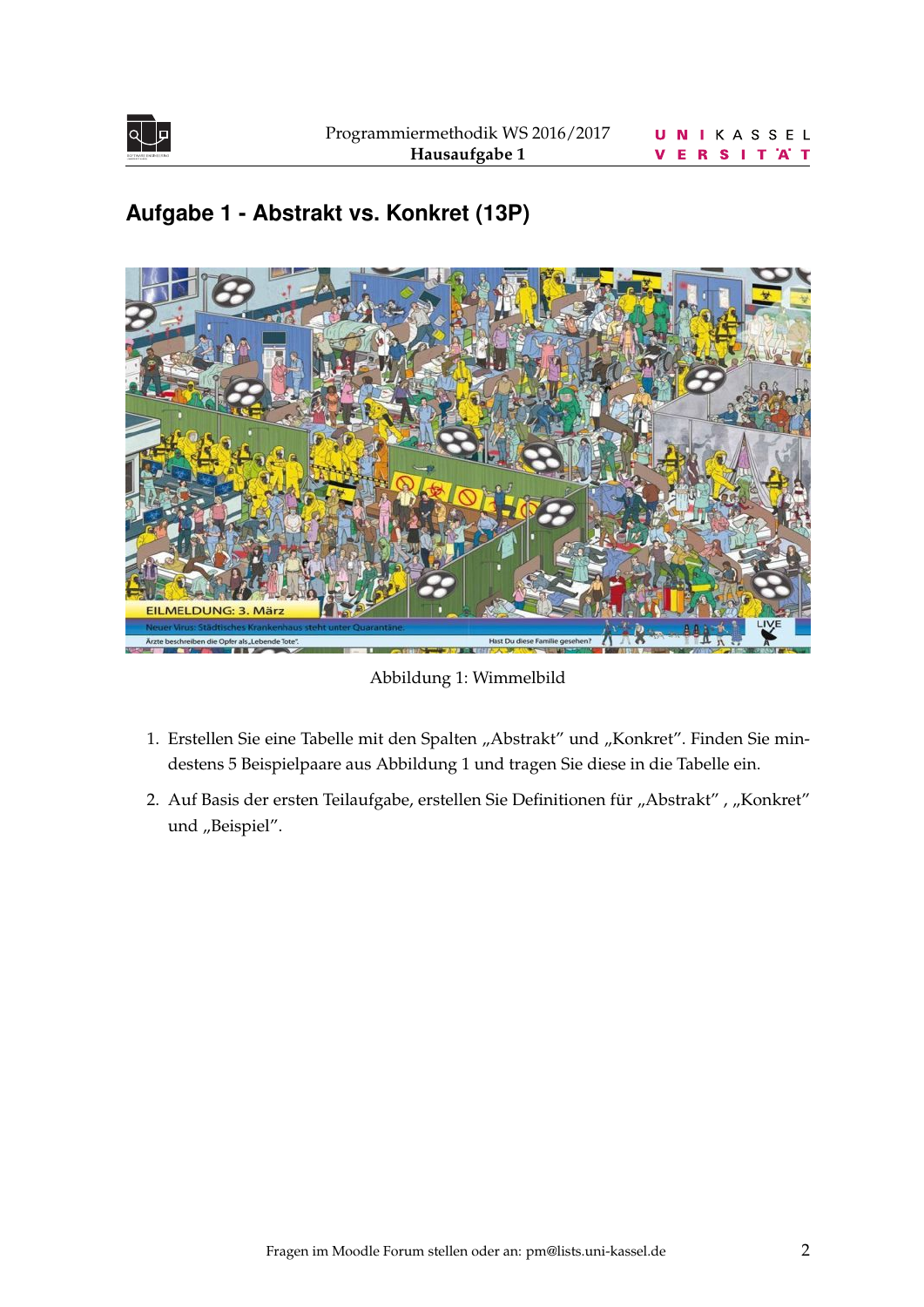

## **Vorbereitung**

Innerhalb der Veranstaltung Programmiermethodik werden die Hausaufgaben zum Großteil an Hand eines Spieles aufgebaut. Dieses Semester handelt es sich hierbei um das Spiel "ZombieGo". Die verbindlichen Spielregeln sind im Blog zur Vorlesung unter <http://seblog.cs.uni-kassel.de/category/currentterm/pmws1617/> zu finden.





Abbildung 2: ZombieGo Abbildung 3: Zombie Map

Machen Sie sich mit den Regeln vertraut!

The player starts the game and picks a color. Once created, the players avatar is displayed on a map using a predetermined position. The start position of the first player is the first grass field and the start position of the second player is the last grass field. Features on the map include Zombies and trainers. The Game is a turn-based game and within a turn the player has three action points (AP).

**Move 1AP**

**attack 3AP**

### **catch 2AP**

The player can move from one place to another place. The player can catch a Zombie with a trap and can attack a Zombie with another Zombie. Players earn experience points for various in-game activities. The player can only move on grasses and cannot enter rocks. The cost of moving from one place to another are calculated based on the places that lie in between the places. Therefore, moving from a place with coordinates (1,0) to a place with coordinates (1,2) would cost 2 (AP). In order to catch a zombie, the player has to choose one of their one traps and is required to throw a dice for an aggressive value. The dice ranges from values 1 to 6. After throwing the dice, the zombie also throws a dice, to provide a defensive value. During the action of catching a zombie, the used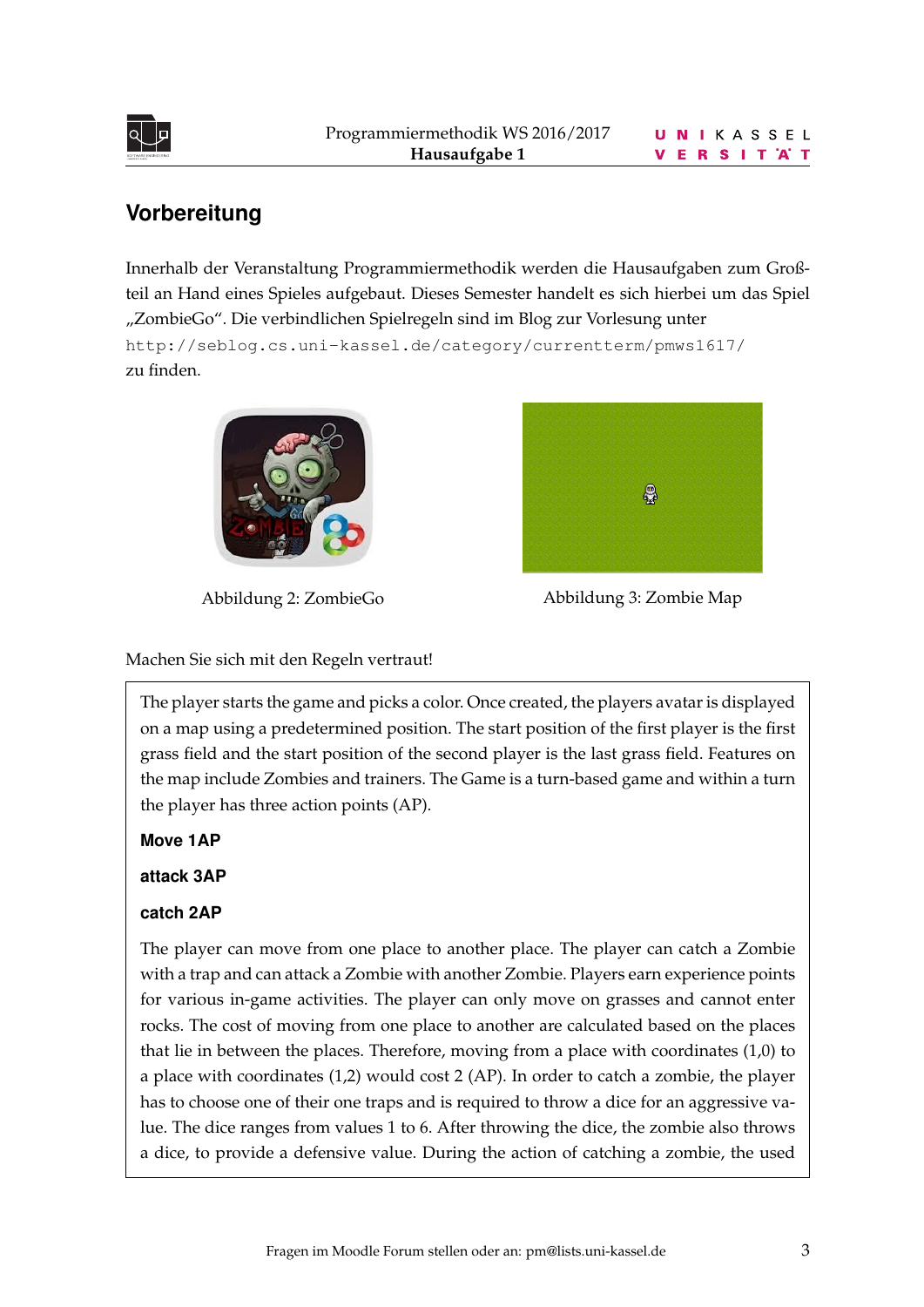

#### UNIKASSEL **VERSITAT**

trap is always consumed. Catching a zombie is calculated using the following formula : (Successrate of Trap) + (Aggressive Value - Defensive Value) \* 5 > Random number ranging from 1 to 100. Successfully catching a zombie, rewards the player with 1 experience point. Attacking a zombie requires the player to own a zombie, which requires the player to catch it in the first place. Before attacking a zombie, the player has to throw a dice for an aggressive value. The dice ranges from values 1 to 6. After throwing the dice, the zombie also throws a dice, to provide a defensive value. The zombie of the player attacks the wild zombie, using his attack count, when Aggressive Value >= Defensive Value is given. The wild zombie attacks the zombie of the player, using his attack count, when Defensive Value >= Aggressive Value is given. Successfully attacking a wild zombie, rewards the player with 1 experience point. Successfully killing a wild zombie, by lowering its health count to 0, rewards the player with 10 experience points. If the health count of the players zombie gets lowered to 0, the zombie dies and the player looses the zombie, without further penalties. Players who run out of traps, turn into spectators, that can no longer attack and catch zombies and cannot move on the map. When all players run out of traps to use, the game ends and the player with the highest amount of experience wins the game. The first player wins automatically in case both players have the same amount of experience at the end of the game. When a turn ends, without the game ending, a new zombie wild is generated on a random grass with a random health and attack pool, if there are less then 5 wild zombies.